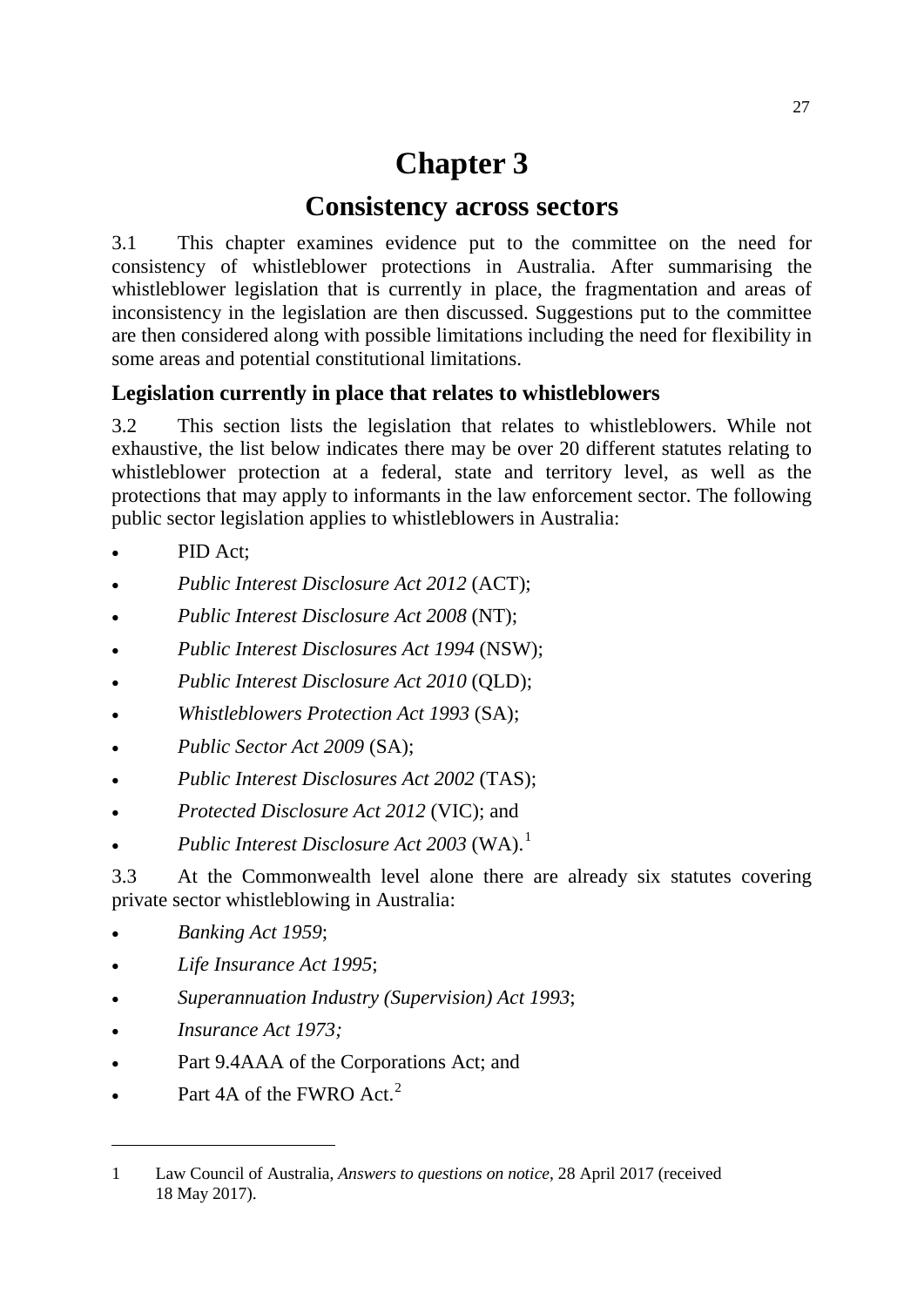3.4 The Law Council also identified other legislation which may protect whistleblowing activities including:

- legislation directed at official corruption, such as:
	- *Independent Commission Against Corruption Act 1998* (NSW);
	- *Commissions of Inquiry Act 1950* (QLD);
	- *Corruption and Crime Commission Act 2003* (WA); and
- public administration legislation, such as:
	- *Public Service Act 1999* (Cth);
	- *Public Sector Management Act 1994* (ACT);
	- *Whistleblowers Protection Act 1994* (QLD); and
	- *State Service Act 2000* (TAS).[3](#page-1-0)

# **Fragmentation of, and inconsistencies in, current legislation**

3.5 Several submitters and witnesses drew the committee's attention to the fragmented and inconsistent nature of current whistleblower protection legislation in Australia. These submitters pointed, firstly, to the difficulties that can arise for both whistleblowers and businesses from a fragmented legislative approach, and secondly, to the potential benefits for both whistleblowers and businesses of a more coherent and consistent legislative approach. $4$  For example, the AICD argued:

The effect of this fragmentation makes the framework difficult for whistleblowers to access, interpret and rely on, and for businesses to understand their obligations.

There is a significantly broader range of corporate misconduct that should be incorporated into one cohesive framework, thereby extending protections further and creating greater opportunity for information about corporate wrongdoing to come to light.<sup>[5](#page-1-2)</sup>

- <span id="page-1-0"></span>3 Law Council of Australia, *Answers to questions on notice*, 28 April 2017 (received 18 May 2017).
- <span id="page-1-1"></span>4 See, for example, DLA Piper, *Answers to questions on notice,* 27 April 2017 (received 18 May 2017); Australian Institute of Company Directors, *Submission 53*, pp. 4–5; Ms Rebecca Maslen-Stannage, Chair, Corporations Committee, Business Law Section, Law Council of Australia, *Committee Hansard*, 28 April 2017, p. 17; Mr Marcus Bezzi, Executive General Manager Competition Enforcement, Australian Australian Competition and Consumer Commission, *Committee Hansard*, 27 April 2017, p. 60.
- <span id="page-1-2"></span>5 Australian Institute of Company Directors, *Submission 53,* p. 4.

<sup>2</sup> Law Council of Australia, *Answers to questions on notice*, 28 April 2017 (received 18 May 2017).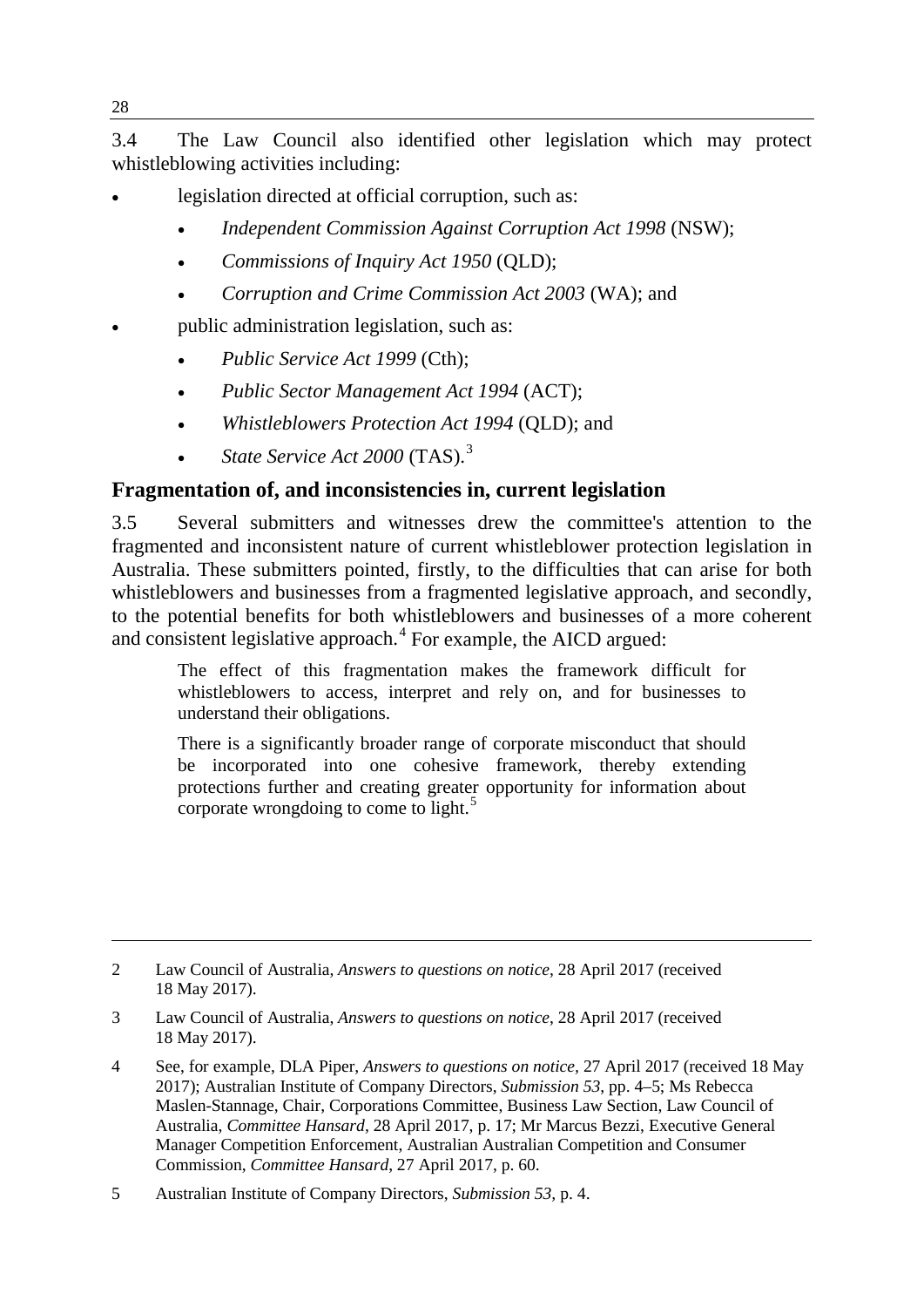3.6 Similarly, the Law Council argued that the current system failed to provide clarity and consistency for either whistleblowers or business, and failed to provide safety for whistleblowers.<sup>[6](#page-2-0)</sup>

3.7 The Law Council also drew attention to inconsistencies in Australia's public and private sector whistleblower protections, including:

- the limited protections that appear to be available for tax whistleblowers;<sup>[7](#page-2-1)</sup>
- the protections that typically apply at a state level to disclosures about wrongdoing by members of parliament, ministerial advisers or the judiciary that do not attract protections at a federal level;
- the protections that apply at a federal level to public servants who blow the whistle to the media that may incur liability to criminal or disciplinary actions in some states; and
- the lack of protections for disclosures about wrongdoing by an intelligence agency or intelligence operations.<sup>[8](#page-2-2)</sup>

3.8 The Law Council also pointed to various shortcomings under current statutory protections for corporate whistleblowers enacted in 2004 and contained in the Corporations Act, such as the criteria that need to be met in order for a person to qualify for whistleblower protections, including in regard to who can make a disclosure and to whom:

These criteria can give rise to significant gaps in protection; for example, anonymous whistleblowers are not protected, and disclosures made under the Corporations Act can only be made regarding corporate law, not tax or any other law.<sup>[9](#page-2-3)</sup>

3.9 The committee also heard from regulators about issues arising from whistleblower protections currently being located in different Acts. For example, the Australia Competition and Consumer Commission (ACCC) informed the committee that it had concerns about the number of different whistleblower protections schemes at the Commonwealth level, noting that at least five schemes have been used by whistleblowers in recent years to bring issues to the  $ACCC<sup>10</sup>$  $ACCC<sup>10</sup>$  $ACCC<sup>10</sup>$ 

-

<span id="page-2-3"></span>9 Ms Rebecca Maslen-Stannage, Chair, Corporations Committee, Business Law Section, Law Council of Australia, *Committee Hansard*, 28 April 2017, p. 15.

<span id="page-2-0"></span><sup>6</sup> Ms Rebecca Maslen-Stannage, Chair, Corporations Committee, Business Law Section, Law Council of Australia, *Committee Hansard*, 28 April 2017, p. 17.

<span id="page-2-1"></span><sup>7</sup> Law Council of Australia, *Answers to questions on notice*, 28 April 2017 (received 18 May 2017).

<span id="page-2-2"></span><sup>8</sup> Law Council of Australia, *Answers to questions on notice*, 28 April 2017 (received 18 May 2017); Simon Wolfe, Mark Worth, Suelette Dreyfus, and A J Brown, *Breaking the Silence: Strengths and Weaknesses in G20 whistleblower protection laws*, September 2015, pp. 7, 26–28.

<span id="page-2-4"></span><sup>10</sup> Mr Marcus Bezzi, Executive General Manager Competition Enforcement, Australian Competition and Consumer Commission, *Committee Hansard*, 27 April 2017, p. 60.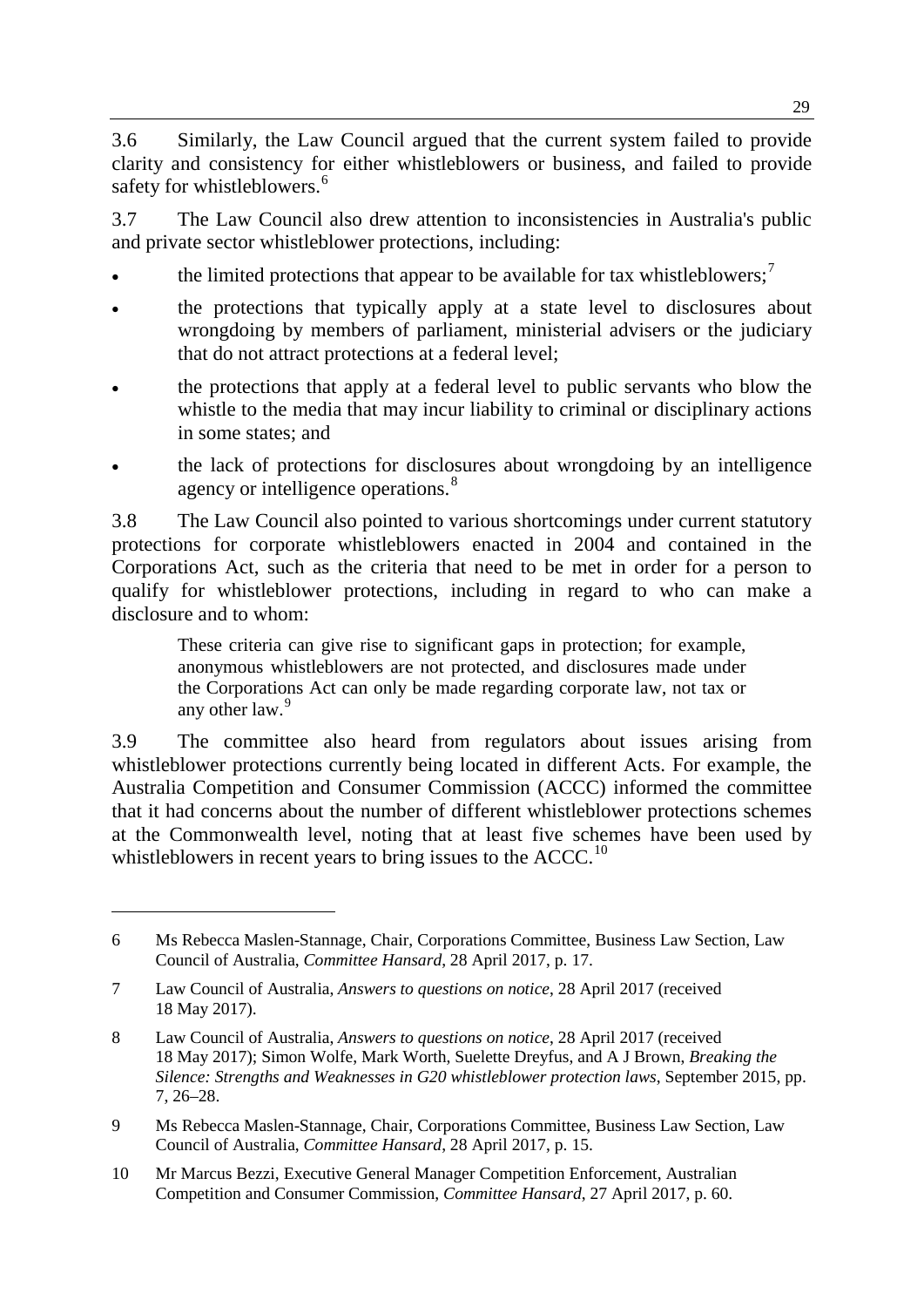3.10 Mr Warren Day, Senior Executive Leader from ASIC noted that the whistleblower protection provisions under the Corporations Act, the FWRO Act and the proposed provisions for tax whistleblowers do not necessarily align. Yet, Mr Day pointed out that it is entirely possible that circumstances could arise where reportable conduct could relate to two or three separate pieces of legislation that had inconsistent criteria for disclosable conduct and related protections. [11](#page-3-0)

# **Inconsistencies in whistleblowing processes and practice**

3.11 Legislation provides the foundation for many other aspects including whistleblowing process and practice. As set out in Chapter 2 of this report, in May 2017 Professor A J Brown and his colleagues reported on their survey on the strength of organisational whistleblowing processes and procedures in Australia which was conducted as part of the *Whistling While They Work 2* research project. Table 3.5 summarises the results.

| Table 3.1: Strength of whistleblowing processes by sector & jurisdiction / industry |  |  |
|-------------------------------------------------------------------------------------|--|--|
|                                                                                     |  |  |
|                                                                                     |  |  |
|                                                                                     |  |  |

| Jurisdiction/Industry<br>Sector |      | Total<br>score                                        |                   | Incident<br>tracking | Support<br>strategy | Risk<br>assessment | Dedicated<br>support | Remed-<br>iation |                  |     |
|---------------------------------|------|-------------------------------------------------------|-------------------|----------------------|---------------------|--------------------|----------------------|------------------|------------------|-----|
|                                 |      |                                                       | Mean <sup>a</sup> | Rank                 | Rank                | Rank               | Rank                 | Rank             | Rank             | И   |
|                                 |      | All organisations                                     | 5.66              |                      |                     |                    |                      |                  |                  | 699 |
| Public                          | Aust | Commonwealth government                               | 6.95              | $\mathbf{1}$         | $\mathbf{1}$        |                    | $\mathcal{I}$        | 9                | $\overline{c}$   | 26  |
| Public                          | Aust | Queensland government                                 | 6.59              | $\overline{2}$       | $\overline{c}$      | $\overline{4}$     | 6                    | $\mathbf{I}$     | 4                | 54  |
| Public                          | Aust | New South Wales government                            | 6.37              | $\overline{3}$       | $=3$                | 5                  | 3                    | $\overline{7}$   | $\overline{7}$   | 86  |
| Public                          | Aust | South Australia government                            | 6.36              | 4                    | $=3$                | 3                  | $=4$                 | 4                | $\mathcal{B}$    | 47  |
| Public                          | Aust | Victoria government                                   | 6.32              | 5                    | 5                   | $\overline{2}$     | $=4$                 | $\overline{2}$   | 12               | 58  |
| Public                          | Aust | Western Australia government                          | 6.13              | 6                    | 6                   | 6                  | $\overline{7}$       | $=$ 5            | $\delta$         | 61  |
| Private                         | Aust | Finance & insurance                                   | 5.71              | $\overline{7}$       | $=7$                | $\overline{7}$     | 8                    | 3                | $\overline{9}$   | 53  |
| Public                          | Aust | Australian Capital Territory government               | 5.67              | 8                    | 11                  | $=16$              | $\overline{c}$       | 12               | $\mathcal{I}$    | 7   |
| <b>NFP</b>                      | Aust | Health care & social assistance                       | 5.21              | $\mathbf{9}$         | 10                  | $=8$               | $\mathcal{Q}$        | 11               | 11               | 66  |
| Private                         | Aust | Other private industry                                | 5.11              | 10                   | $=7$                | $=8$               | 12                   | 10 <sup>10</sup> | 10 <sup>10</sup> | 28  |
| Public                          | Aust | Northern Territory government                         | 4.92              | 11                   | $=7$                | 13                 | 16                   | 13               | 3                | 12  |
| Public                          | Aust | Tasmania government                                   | 4.70              | 12                   | 15                  | 12                 | 15                   | $=5$             | 16               | 20  |
| Private                         | Aust | Professional, technical, administrative etc services  | 4.67              | $=13$                | $=12$               | 11                 | 11                   | 15               | 15               | 13  |
| <b>NFP</b>                      | Aust | Arts, recreation, accommodation, food & hospitality   | 4.67              | $=13$                | $=16$               | 15                 | $=13$                | 8                | 13               | 16  |
| Private                         | Aust | Agriculture, forestry, fishing, mining & construction | 4.44              | 15                   | $=12$               | 14                 | 10                   | 16               | 17               | 19  |
| <b>NFP</b>                      | Aust | Other NFP industry                                    | 4.15              | 16                   | $=16$               | 10                 | $=13$                | 18               | 18               | 18  |
| Private                         | Aust | Manufacturing, wholesale & retail trade               | 4.02              | 17                   | $=12$               | $=16$              | 17                   | 17               | 14               | 35  |
| <b>NFP</b>                      | Aust | <b>Education &amp; training</b>                       | 3.89              | 18                   | 18                  | 18                 | 18                   | 14               | 5                | 15  |

<sup>a</sup> range (min-max score) = .00 - 10.00. NB: colours denote range/rank

-

Source: A J Brown and Sandra A Lawrence, *Strength of Organisational Whistleblowing processes – Analysis from Australia,* May 2017, p. ii.

3.12 The results of the survey identify a great deal of variation in the strength of whistleblowing processes across industry sectors as shown in Table 3.5. While many things will contribute to inconsistencies in whistleblowing processes across organisations, the task of achieving consistency is made much harder if the underlying legislation is fragmented and inconsistent.

<span id="page-3-0"></span><sup>11</sup> Mr Warren Day, Senior Executive Leader, Assessment and Intelligence, Australian Securities and Investments Commission, *Committee Hansard*, 27 April 2017, pp. 60–61.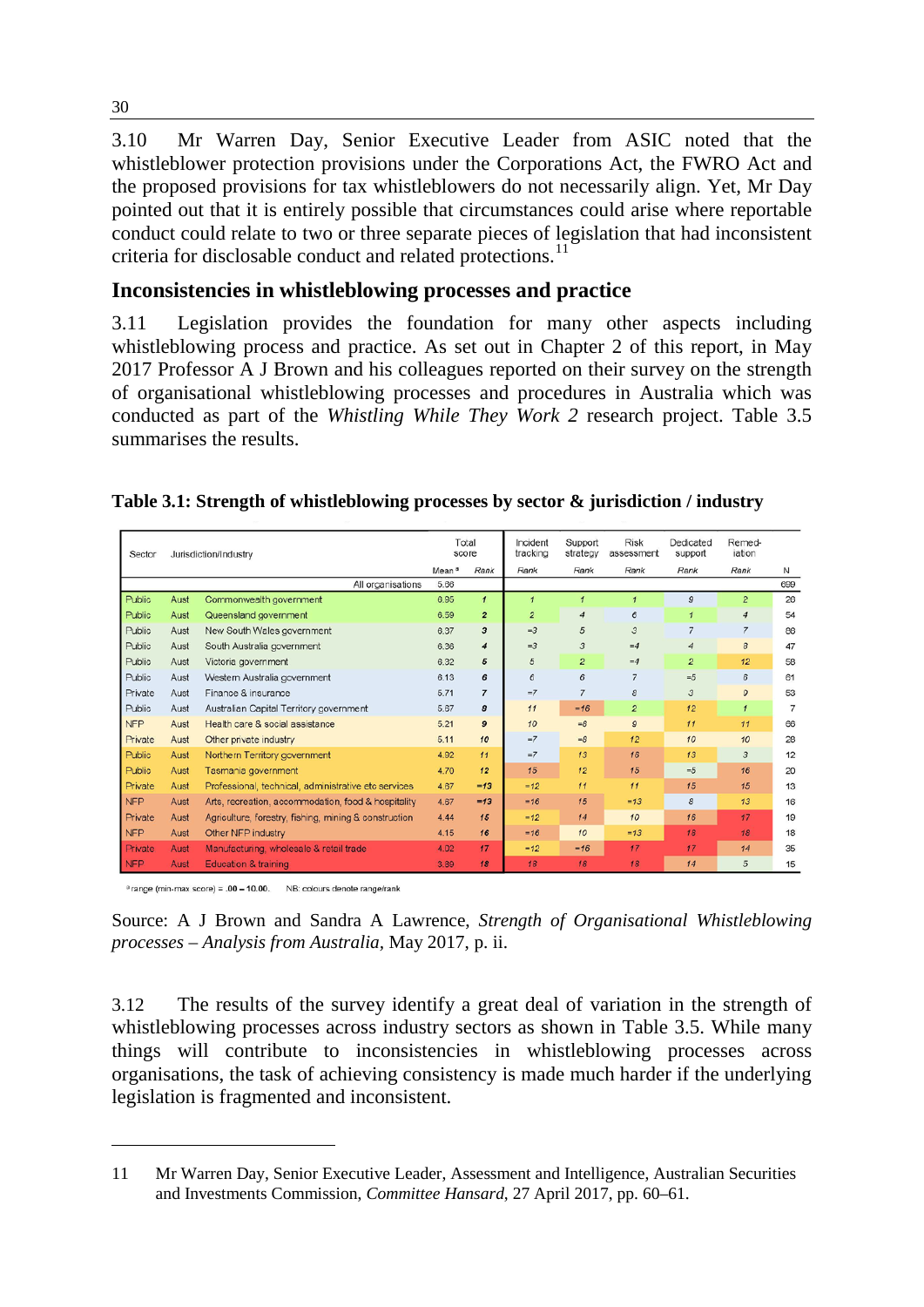#### **Achieving consistency across sectors**

3.13 In December 2016, *Australia's First Open Government National Action Plan 2016–18* was finalised. The government's action plan includes a commitment to harmonise public and private whistleblower protections:

Australia will ensure appropriate protections are in place for people who report corruption, fraud, tax evasion or avoidance, and misconduct within the corporate sector.

We will do this by improving whistle-blower protections for people who disclose information about tax misconduct to the Australian Taxation Office. We will also pursue reforms to whistle-blower protections in the corporate sector, with consultation on options to strengthen and harmonise these protections with those in the public sector.<sup>[12](#page-4-0)</sup>

#### *A single private sector Act*

-

3.14 There was broad agreement amongst witnesses on the need for a single whistleblower protections Act to cover the private sector, with many submitters and witnesses noting that this would be of benefit to both potential whistleblowers and businesses.

3.15 The ACCC was in favour of a single, comprehensive national whistleblower scheme.<sup>[13](#page-4-1)</sup> Likewise, ASIC also argued for a single piece of legislation that applies more universally.<sup>[14](#page-4-2)</sup>

3.16 Professor A J Brown informed the committee that Australia had more scope to move to a single Act than some other countries:

From a business regulatory point of view, we are in a position where we can do that, whereas the United States cannot because there is no federal employment law governing business in effect in the United States. However, obviously in Australia, especially since Work Choices and under the current Fair Work type regime that we enjoy, it means that the Commonwealth is in a position to legislate comprehensively for all corporations and all employers who are corporations and employees of corporations.[15](#page-4-3)

3.17 Noting that whistleblower protections in the United States currently span 47 different pieces of legislation, Professor Brown pointed out that the limited progress on corporate sector whistleblowing protections in Australia to date meant

<span id="page-4-0"></span><sup>12</sup> Australian Government, *Australia's First Open Government National Action Plan 2016–18*, December 2016, p. 14.

<span id="page-4-1"></span><sup>13</sup> Mr Marcus Bezzi, Executive General Manager Competition Enforcement, Australian Competition and Consumer Commission, *Committee Hansard*, 27 April 2017, p. 60.

<span id="page-4-2"></span><sup>14</sup> Mr Warren Day, Senior Executive Leader, Assessment and Intelligence, Australian Securities and Investments Commission, *Committee Hansard*, 27 April 2017, p. 69.

<span id="page-4-3"></span><sup>15</sup> Professor A J Brown, Program Leader, Public Integrity and Anti-Corruption, Centre for Governance and Public Policy, Griffith University, *Committee Hansard*, 23 February 2017, p. 20.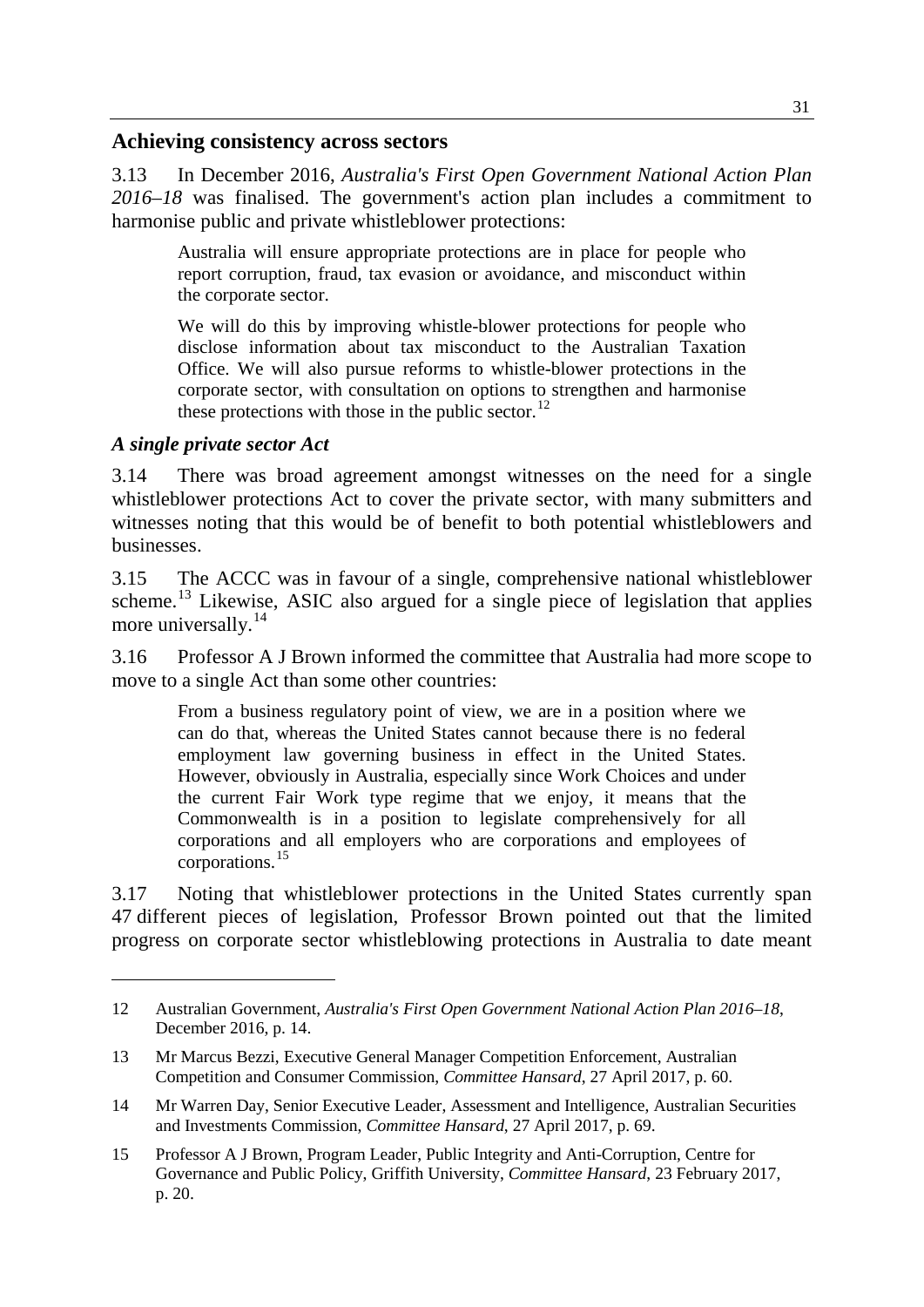that Australia still has an opportunity to combine whistleblower protection legislation for the private sector into a single  $Act.$ <sup>[16](#page-5-0)</sup>

3.18 Dr Vivienne Brand informed the committee that the current whistleblower protections in Part 9.4AAA of the Corporations Act are inadequate, and as a consequence, rarely used. Dr Brand therefore supported ASIC's suggestion of a single, essentially, private sector whistleblowing Act, noting that future reviews could always recommend the incorporation of additional elements in the legislation.<sup>[17](#page-5-1)</sup>

3.19 Nevertheless, in terms of combining whistleblower protections for the private sector into a single Act, Dr Brand and Dr Sulette Lombard indicated that there would need to be amendments to a range of provisions to ensure synchronisation between the FWRO Act protections and the corporate regulatory regime. For example, in relation to persons who may make an application, the categories specifically mentioned in the FWRO Act whistleblower protections would not necessarily be appropriate in the context of corporate whistleblowing.<sup>[18](#page-5-2)</sup>

3.20 Professor Brown set out a potential path for bringing the private (including tax) and not-for-profit sectors into a single piece of whistleblower protections legislation, based on the corporations power as well as other heads of power:

(1) the main framework;

(2) categories of disclosable wrongdoing;

(3) investigative and regulatory agencies involved (including ASIC, the Australian Charities and Not-for-profits Commission, ACCC, APRA, Environment Australia, ROC, the Australian Taxation Office, AFP etc);

(4) main protections and duties on employers/companies, including provisions for the making of regulations and codes of practice to assist employers;

(5) provisions and procedures for bounty/penalty recovery, across all Commonwealth recovery avenues;

(6) circumstances for third party/media disclosures;

(7) relations with State agencies;

- (8) establishing and empowering the oversight agency; and
- (9) review and oversight.<sup>[19](#page-5-3)</sup>

<span id="page-5-0"></span><sup>16</sup> Professor A J Brown, Program Leader, Public Integrity and Anti-Corruption, Centre for Governance and Public Policy, Griffith University, *Committee Hansard*, 23 February 2017, pp. 20–21.

<span id="page-5-1"></span><sup>17</sup> Dr Vivienne Brand, Flinders Law School, Flinders University, *Committee Hansard*, 27 April 2017, p. 55.

<span id="page-5-2"></span><sup>18</sup> Dr Vivienne Brand and Dr Sulette Lombard, *Answers to questions on notice*, 27 April 2017 (received 18 May 2017).

<span id="page-5-3"></span><sup>19</sup> Professor A J Brown, Program Leader, Public Integrity and Anti-Corruption, Centre for Governance and Public Policy, Griffith University, *Answers to questions on notice*, 18 and 24 May 2017 (Received 15 June 2017).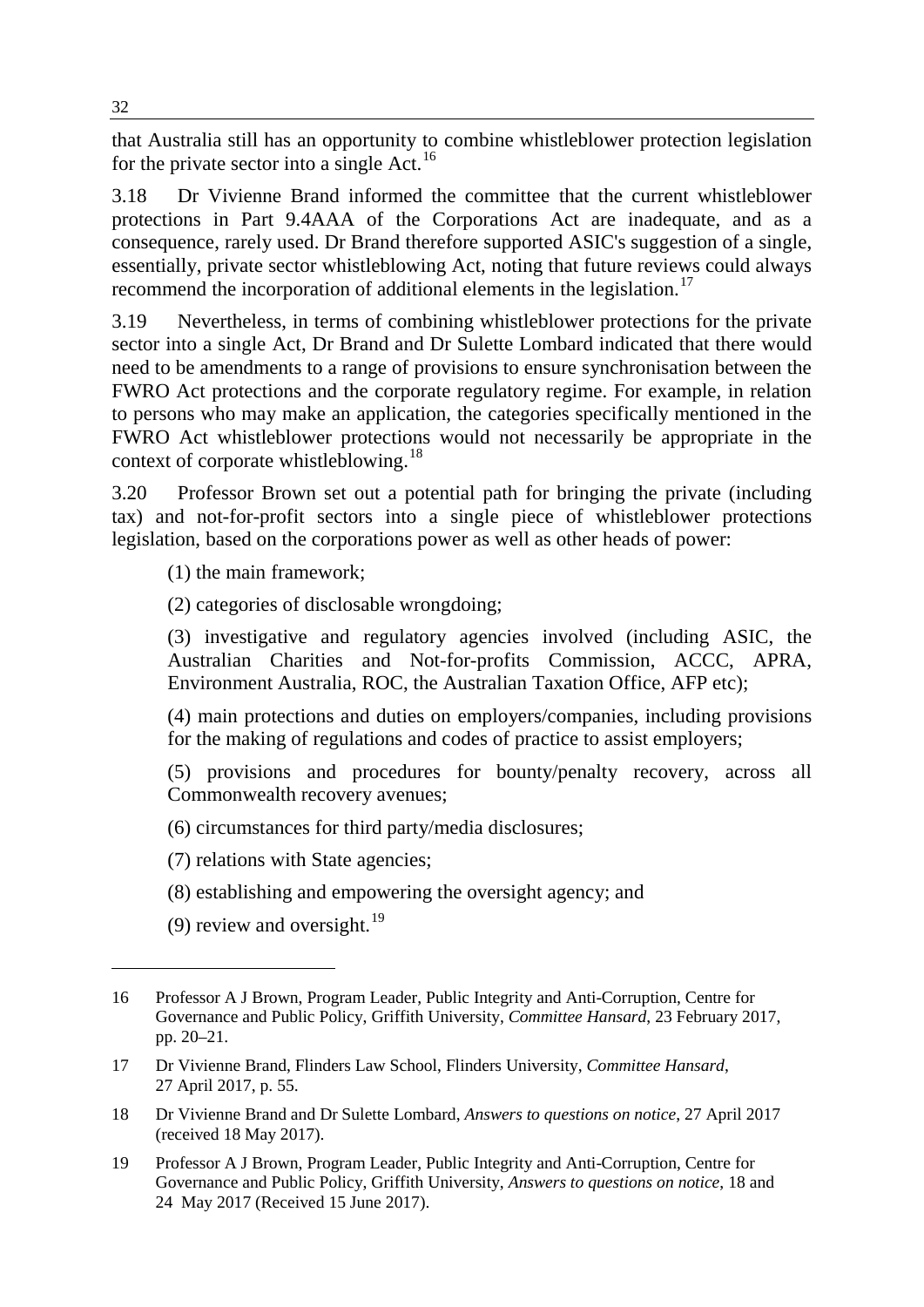3.21 The AICD was of the view that a single standalone Act for the private sector would be of benefit to both potential whistleblowers and businesses. The AICD argued that a whistleblower cannot be expected to be an expert on the Corporations Act and that they should not have to consult a piece of legislation before they make a report. If a whistleblower is a witness of serious corporate wrongdoing, they should feel confident in making a disclosure to their company or to an appropriate regulator, without fear that it might fall outside the definition because of a technicality.<sup>[20](#page-6-0)</sup>

3.22 DLA Piper noted that a single corporate sector Act would provide whistleblowers with increased certainty and ensure a more consistent approach to the handling and investigation of disclosures. DLA Piper suggested that it would be preferable to have all whistleblower protection laws, insofar as they relate to the corporate sector, within a single Act. $21$ 

3.23 The GIA also supported broadly based standalone legislation for whistleblower protections:

The institute is very supportive of the provisions in the Public Interest Disclosure Act serving as a starting point for standalone whistleblowing legislation applying to the private sector, particularly the wide coverage of the misconduct it covers and the disclosers it applies to. Provisions affected by the Fair Work (Registered Organisations) Amendment Act in relation to whistleblowers should also be considered. The institute is very much in favour of standalone legislation rather than recommending multiple reforms to multiple pieces of legislation. $^{22}$  $^{22}$  $^{22}$ 

3.24 The Australian Institute of Superannuation Trustees (AIST) supported the use of the principles in the *Breaking the Silence Report*[23](#page-6-3) in new stand-alone legislation to replace whistleblower provisions across several private sector Acts and the charity sector. The AIST also informed the committee that:

We would support one piece of national legislation that covers the field. It would certainly make it easier for whistleblowers to understand what their rights and obligations are. Also, as one piece of legislation is amended, others are not necessarily, so there could be differences in standards. As people move between industries, they may not be aware of what the possibilities are for making disclosures and what the different protections might be that are offered. $^{24}$  $^{24}$  $^{24}$ 

<span id="page-6-0"></span><sup>20</sup> Mr Lucas Ryan, Senior Policy Advisor, Australian Institute of Company Directors, *Committee Hansard*, 28 April 2017, p. 27; Ms Louise Petschler, General Manager, Advocacy, AICD, *Committee Hansard*, 28 April 2017, p. 28.

<span id="page-6-1"></span><sup>21</sup> DLA Piper, *Answers to questions on notice*, 27 April 2017 (received 18 May 2017).

<span id="page-6-2"></span><sup>22</sup> Ms Maureen McGrath, Chair, Legislation Review Committee, Governance Institute of Australia, *Committee Hansard*, 28 April 2017, p. 24.

<span id="page-6-3"></span><sup>23</sup> Simon Wolfe, Mark Worth, Suelette Dreyfus, and A J Brown, *Breaking the Silence: Strengths and Weaknesses in G20 whistleblower protection laws*, October 2015.

<span id="page-6-4"></span><sup>24</sup> Ms Eva Scheerlinck, Chief Executive Officer, Australian Institute of Superannuation Trustees, *Committee Hansard*, 27 April 2017, pp. 22–23.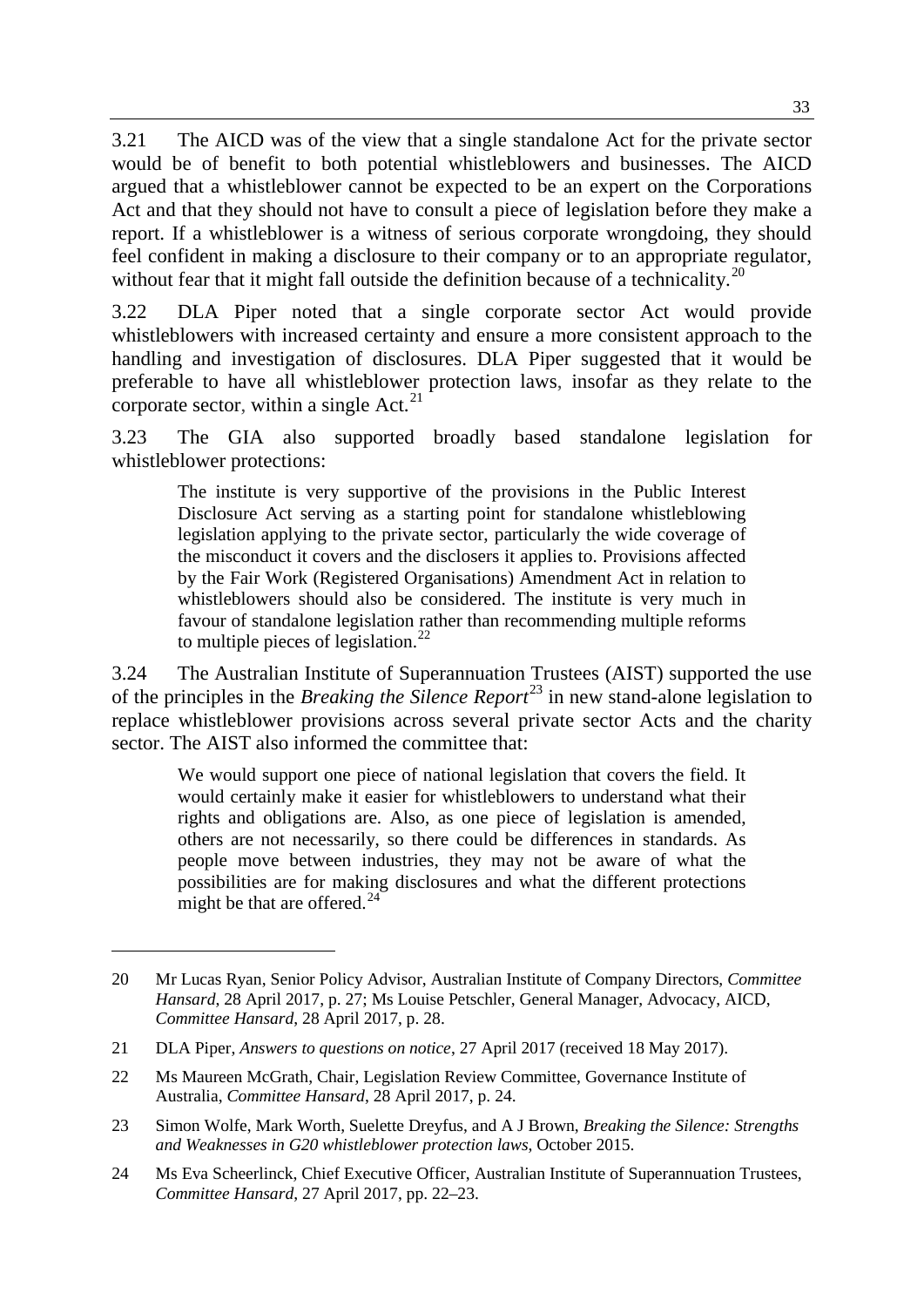3.25 The Media, Entertainment & Arts Alliance (MEAA) also supported consolidated public and private sector whistleblower legislation.<sup>[25](#page-7-0)</sup>

3.26 Ms Serene Lillywhite, Chief Executive Officer of Transparency International argued that there should be flexibility within a private sector legislative scheme to account for differences in the size and nature of private sector organisations because the size of the corporation may impact on the level of protection that can be provided:

So there needs to be some flexibility with regard to considering the level of protection that may be required and the process of reporting that may be required. That depends on the size and scope of the corporate entity and depends on where within the supply chain or the value chain of the business the alleged misconduct has taken place. All of those things may be important considerations in terms of designing a mechanism to ensure there is some flexibility to bring about a response that is appropriate for the misconduct that has been reported.<sup>[26](#page-7-1)</sup>

3.27 Dr Simon Longstaff, Executive Director of the Ethics Centre also argued for some flexibility for the private sector and did not support legislation that would set out precise measures that corporations had to employ in addressing whistleblowing  $\frac{1}{2}$ issues.<sup>[27](#page-7-2)</sup>

# *A single Act for the public and private sectors*

3.28 While there was general agreement amongst submitters and witnesses on the need to harmonise, as far as possible, whistleblower protection provisions across the public and private sectors, several witnesses pointed to the need to take account of the differences between public and private sector organisations in designing legislative approaches, as well as recognising areas where the current public sector provisions could be improved to meet best practice criteria.

3.29 By contrast, the IBACC informed the committee that in its view there should be one Commonwealth statute covering the field for private and not-for-profit sector whistleblower protections:

The [IBACC] strongly believes that it is desirable for consistency and for transparency across the private and not-for-profit sectors that the whistleblower protection laws should be consistent and the same. It would, in the [IBACC]'s opinion, be detrimental to the success of any reforms if different protection regimes applied to different sectors in the country or in different industry sectors. That position is only likely to highlight a risk that a genuine whistleblower may, depending upon the conduct in question, fail

<span id="page-7-0"></span><sup>25</sup> Mr Matthew Chesher, Director Legal and Policy, Media, Entertainment & Arts Alliance, *Committee Hansard*, 27 April 2017, p. 26.

<span id="page-7-1"></span><sup>26</sup> Ms Serene Lillywhite, Chief Executive Officer, Transparency International, *Committee Hansard*, 27 April 2017, p. 3.

<span id="page-7-2"></span><sup>27</sup> Dr Simon Longstaff AO, Executive Director, The Ethics Centre, *Committee Hansard*, 27 April 2017, p. 7.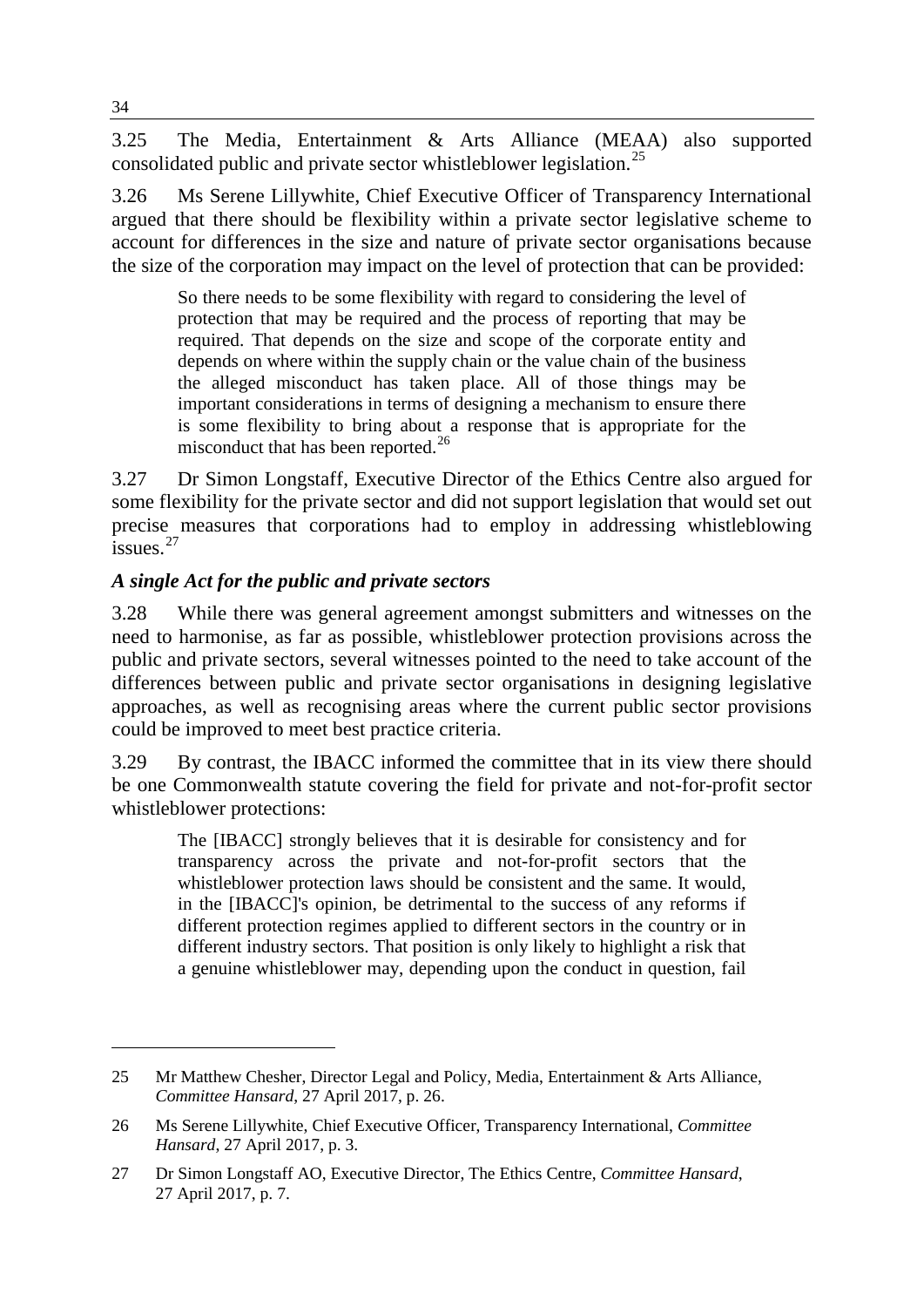to be properly protected if he or she does not fit neatly into a narrow, industry or sector focused definition.[28](#page-8-0)

3.30 Ms Rebecca Maslen-Stannage, Chair of the Corporations Committee, Law Council told the committee that the Law Council supported harmonised reforms to whistleblower protections. The Law Council saw that there would be value in combining public and private sector legislation into a single Act in order to maintain consistency between the two sectors:

…the Law Council supports harmonised reforms to other existing whistleblower protections such as improved protections for public sector whistleblowers as well as those contained in the Corporations Act either by amendment to each relevant act or by introduction of overarching whistleblower legislation.<sup>[29](#page-8-1)</sup>

3.31 Importantly, the Law Council also stressed the importance of harmonising federal, state, and territory laws:

More broadly, the Law Council considers it is vital that any regime introduced is uniform across the board, with a view to having states and territories adopting a similar or parallel approach through collaboration with the Council of Australian Governments and that it be built on a sound foundation of the culture of corporate compliance, as is already promoted by relevant provisions of the criminal code. Perhaps to highlight the key points in our submission, the Law Council's view is that the laws should be uniform in structure and operation, applying across all contexts and sectors. The law should apply to any whistleblower without regard to narrow specifications of relationship to the entity in question. $30$ 

3.32 ASIC Commissioner, Mr John Price, told the committee that while ASIC considered it desirable to align whistleblowing approaches across the not-for-profit, public and corporate sectors, there might be some benefit in having slightly different approaches between the public and private sectors to account for the different nature of the organisations that operate in those sectors.<sup>[31](#page-8-3)</sup>

3.33 Ms Lillywhite from Transparency International noted that in order to harmonise public and private sector whistleblower protections, it would be necessary to reform the public sector protections first:

…we note that given improvements to that act are required to meet international best practice, and the need for greater flexibility in the implementation of protection across the private and not-for-profit sectors,

<span id="page-8-0"></span><sup>28</sup> International Bar Association Anti-Corruption Committee, *Answers to questions on notice*, 11 April 2017 (received 18 May 2017).

<span id="page-8-1"></span><sup>29</sup> Ms Rebecca Maslen-Stannage, Chair, Corporations Committee, Business Law Section, Law Council of Australia, *Committee Hansard,* 28 April 2017, p. 15.

<span id="page-8-2"></span><sup>30</sup> Ms Rebecca Maslen-Stannage, Chair, Corporations Committee, Business Law Section, Law Council of Australia, *Committee Hansard*, 28 April 2017, p. 15.

<span id="page-8-3"></span><sup>31</sup> Mr John Price, Commissioner, Australian Securities and Investments Commission, *Committee Hansard*, 27 April 2017, p. 60.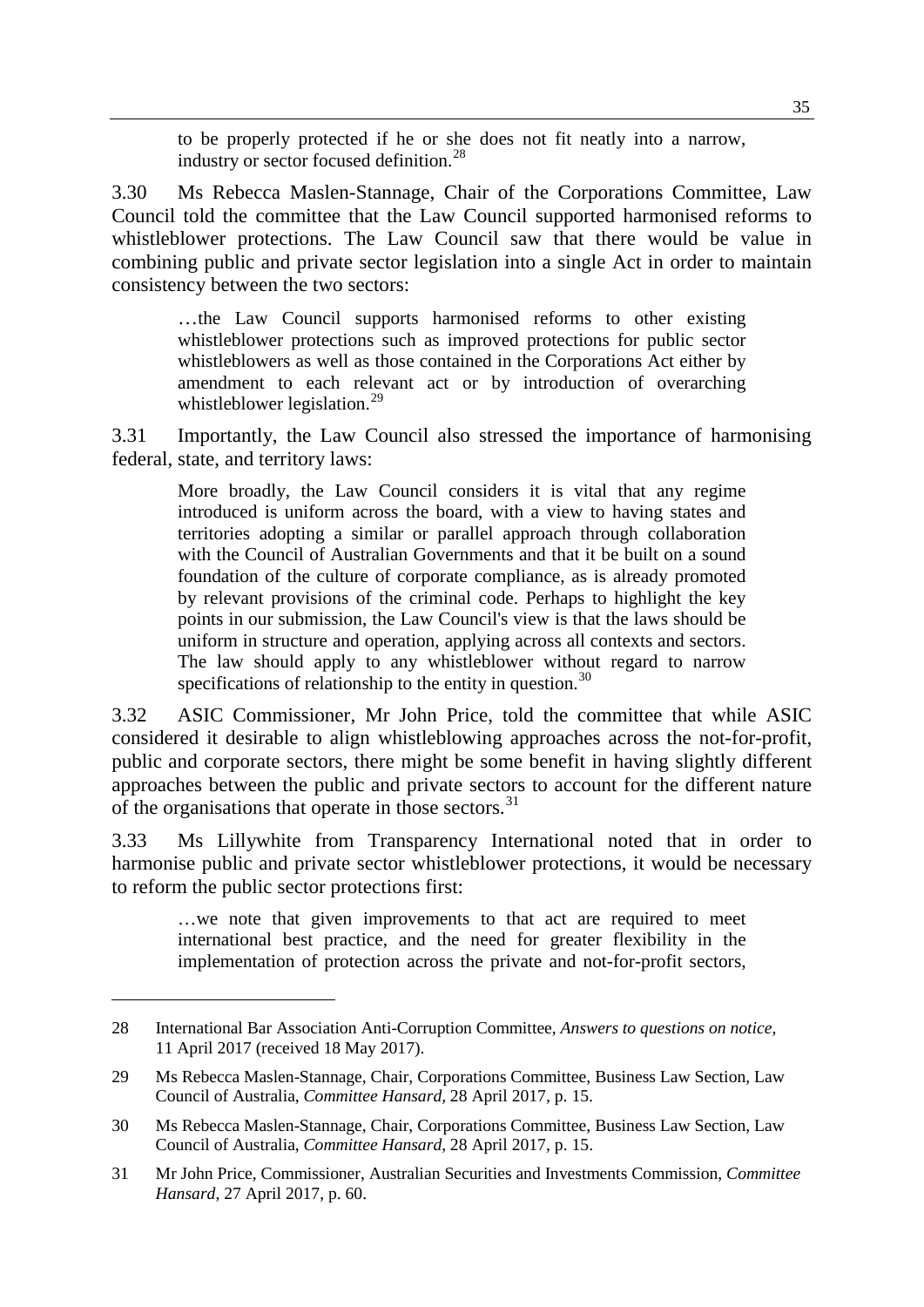we believe this harmonisation objective is unlikely to be useful, at least in the short-term. $32$ 

…the existing public sector protection is not at a high enough standard and is not robust enough. So we would not want to harmonise with something we believe is not yet at best practice standards.  $33$ 

3.34 Transparency International also argued that the public sector should be subjected to higher levels of accountability and therefore there may need to be differences between the public and private sector acts:

TI [Transparency International] Australia considers that as a general principle a one-size-fits-all approach designed to work for the public sector—even when that is brought up to a higher standard—should not necessarily be imposed on the private and not-for-profit sectors. It is our view that public officials have a heightened responsibility to uphold the principles of transparency and accountability.<sup>[34](#page-9-2)</sup>

3.35 DLA Piper argued that public and private sector whistleblower legislative regimes should remain separate but be harmonised where appropriate:

In principle, we are in favour of harmonisation of whistleblower provisions across the public, corporate and not-for-profit sectors. Harmonisation has the benefit of reducing confusion and increasing confidence for whistleblowers, these sectors and regulators…we consider that there are provisions of the ROC amendments which could be usefully adapted for the corporate sector.<sup>[35](#page-9-3)</sup>

3.36 DLA Piper also suggested that the details of internal whistleblower programs could be left to guides developed and provided by regulators:

We have suggested, instead, that it would be beneficial for ASIC, and, indeed, other regulators, to offer regulatory guidelines which offer best practice principles which internal programs could reflect. They could also be incentivised by an offering of a reduction in liability in circumstances where internal programs do in fact reflect such features, and perhaps other conditions as well  $36$ 

3.37 With respect to a single piece of whistleblower legislation for *both* the public and private sectors, Dr Lombard noted that corporate behaviour can be influenced in a number of ways through statutory disclosure requirements that would not necessarily operate in the same way in the public sector. She therefore expressed concern that a

<span id="page-9-0"></span><sup>32</sup> Ms Serene Lillywhite, Chief Executive Officer, Transparency International, *Committee Hansard*, 27 April 2017, pp. 1–2.

<span id="page-9-1"></span><sup>33</sup> Ms Serene Lillywhite, Chief Executive Officer, Transparency International, *Committee Hansard*, 27 April 2017, p. 4.

<span id="page-9-2"></span><sup>34</sup> Ms Serene Lillywhite, Chief Executive Officer, Transparency International, *Committee Hansard*, 27 April 2017, p. 2.

<span id="page-9-3"></span><sup>35</sup> DLA Piper, *Answers to questions on notice*, 27 April 2017 (received 18 May 2017).

<span id="page-9-4"></span><sup>36</sup> Ms Rani John, Partner, DLA Piper Australia, *Committee Hansard*, 27 April 2017, p. 10.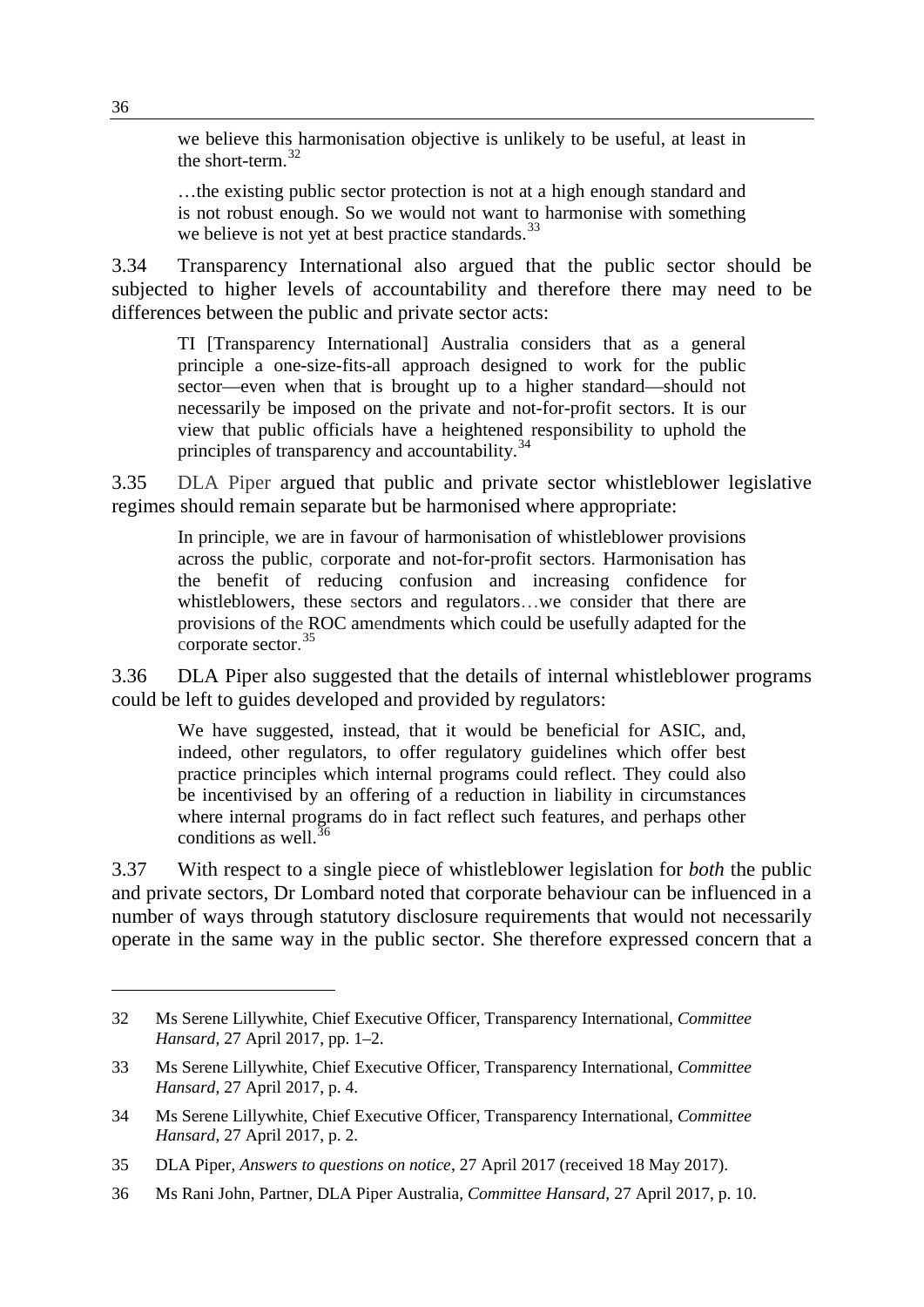single whistleblowing Act may struggle to cope with the differences between public and private sector entities:  $37$ 

It would be necessary for it to have to be framed in broader terms than you would be able to do for particular sectors. Once again, it comes down to the drafting and paying careful attention to what you actually want to achieve by the legislation. In my view, it is all about making sure that people with information come forward. If you adopt that as a central focus and build the regulation around that, hopefully it could succeed.<sup>[38](#page-10-1)</sup>

3.38 Likewise, Dr Brand informed the committee that she considered it would not be appropriate to try to combine public and private sector whistleblower protections into a single Act:

As nice as it would be to have an office of the whistleblower and one act, and we are done, I do not think it works that way. The corporations power will get you a fair part of the way with the big money, with the corporations which do the things that cost the economy a lot of money. And there will be other powers that might get you there with other things like the fair work amendments. It probably will not be a beautiful neat system but then our regulatory system for corporations already is not and for most things is not. $39$ 

3.39 Similarly, Professor Brown indicated that it is really important to articulate the principles that should be common across the public and private sectors, while noting that areas of difference may include thresholds and requirements for procedures that would be imposed on the private sector. Professor Brown also argued for:

…a high level of consistency and with both of them being clear on when they are relying on the Fair Work Act and the existing employment and civil remedies for enforcement of the legislation. I think there is a real need for the government to look at making sure that its reform of the Public Interest Disclosure Act and the new legislation are as consistent as possible, but I do suspect that they are going to still end up being two pieces of legislation. $40^4$  $40^4$ 

3.40 The AFP was of the view that while consistency across sectors is desirable, whistleblowing in a public sector context raises separate issues requiring specific consideration. The AFP suggested that any harmonisation of whistleblower protections at a Commonwealth level should take into account the relationships

<span id="page-10-0"></span><sup>37</sup> Dr Sulette Lombard, Academic, Flinders Law School, Flinders University, *Committee Hansard*, 27 April 2017, pp. 54–55.

<span id="page-10-1"></span><sup>38</sup> Dr Sulette Lombard, Academic, Flinders Law School, Flinders University, *Committee Hansard*, 27 April 2017, p. 55.

<span id="page-10-2"></span><sup>39</sup> Dr Vivienne Brand, Flinders Law School, Flinders University, *Committee Hansard*, 27 April 2017, p. 53.

<span id="page-10-3"></span><sup>40</sup> Professor A J Brown, Program Leader, Public Integrity and Anti-Corruption, Centre for Governance and Public Policy, Griffith University, *Committee Hansard*, 31 May 2017, p. 4.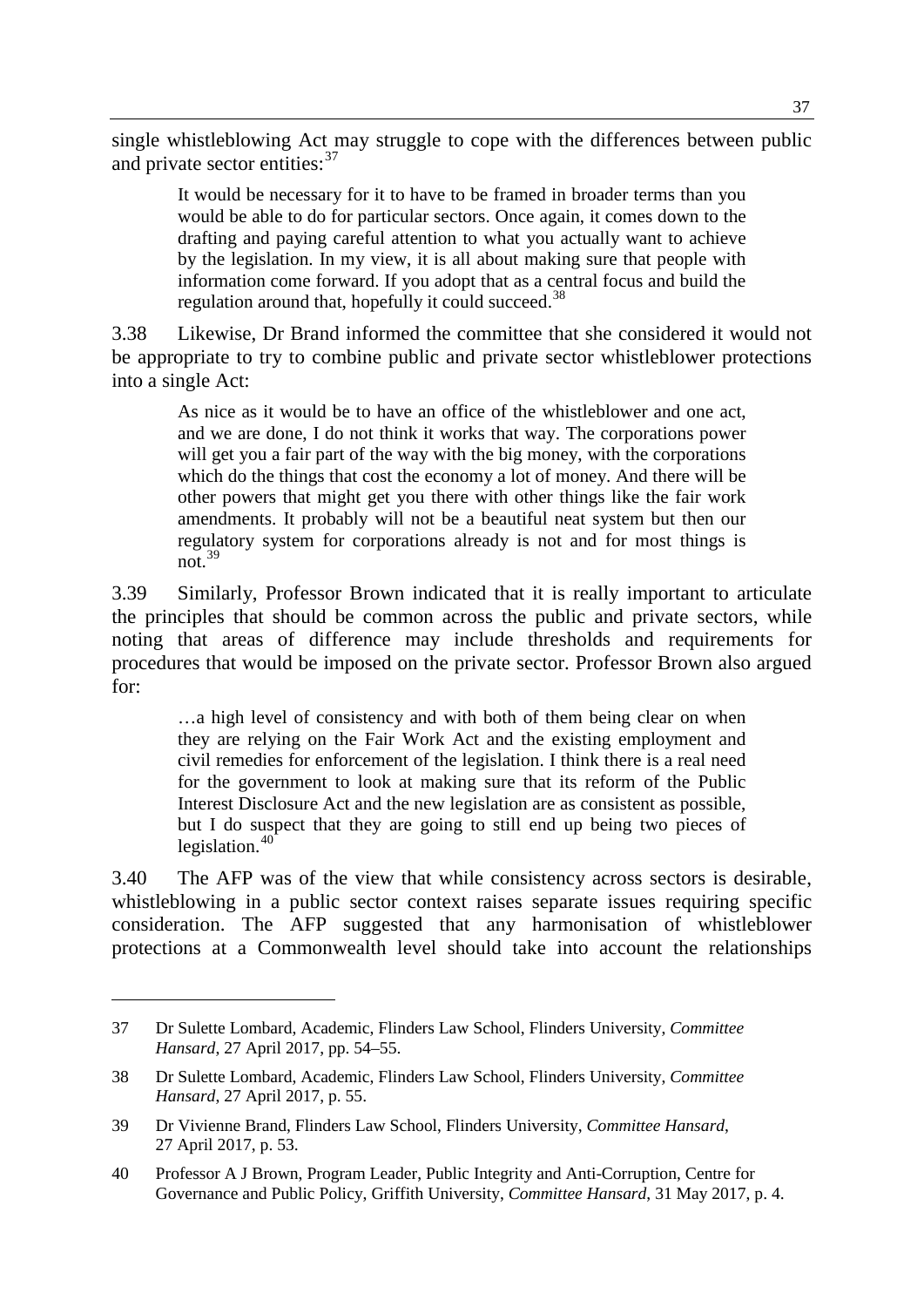between regulatory and criminal misconduct, and the need to support interagency partnerships so wrongdoing can be addressed in the most appropriate manner.<sup>[41](#page-11-0)</sup>

3.41 The AFP also informed the committee that the Criminal Code applies to the public, private and not-for-profit sectors equally:

From a law enforcement investigative perspective, the AFP is not concerned with the type of sector in which wrongdoing occurs, or whether it is committed by an individual, corporation or not-for-profit body. The AFP is only concerned as to the type of wrongdoing which has been committed: that is, whether it involves a breach of Commonwealth criminal law. As noted above, the AFP's priorities relate to complex, transnational, serious and organised crime, and include serious financial crime.<sup>[42](#page-11-1)</sup>

# **Constitutional limitations**

3.42 One of the issues that arose during the inquiry concerned the extent of the Commonwealth's power to legislate for whistleblower protections across the private sector.

3.43 The Parliamentary Library summarised potential constitutional limitations on the Federal Parliament in a research note on whistleblowing in Australia:

The Federal Parliament lacks a general power to implement comprehensive whistleblower legislation covering the public and private sectors. However, the Federal Parliament has used its constitutional powers to provide for whistleblower protection mechanisms in specific areas. For example, it used its corporations power (paragraph  $51(xx)$  of the Constitution) to legislate a framework to encourage whistleblowing in relation to suspected breaches of the Corporations Act. This legislation applies to any 'constitutional corporation', that is, any incorporated body.

To reach unincorporated associations including charities, which otherwise are under state jurisdiction, the Commonwealth could, for example, use the taxation power (paragraph 51(ii) of the Constitution). With respect to charities, the government could prescribe that tax exemptions may only be available if internal whistleblower protection standards such as AS 8004 are established, or if the charity became part of an external whistleblowing scheme.<sup>[43](#page-11-2)</sup>

3.44 The Parliamentary Library research note suggested that comprehensive and fully uniform legislation would require either cooperation between the states to enact uniform legislation or the referral of power from the states to the Commonwealth under paragraph  $51(xxxvii)$  of the Constitution.<sup>[44](#page-11-3)</sup>

<span id="page-11-0"></span><sup>41</sup> Australian Federal Police, *Submission 43*, pp. 4–5.

<span id="page-11-1"></span><sup>42</sup> Australian Federal Police, *Submission 43*, p. 6.

<span id="page-11-2"></span><sup>43</sup> Parliamentary Library, *Whistleblowing in Australia – transparency, accountability … but above all, the truth*, Research Note, February 1995, p. 2.

<span id="page-11-3"></span><sup>44</sup> Parliamentary Library, *Whistleblowing in Australia – transparency, accountability … but above all, the truth*, Research Note, February 1995, p. 2.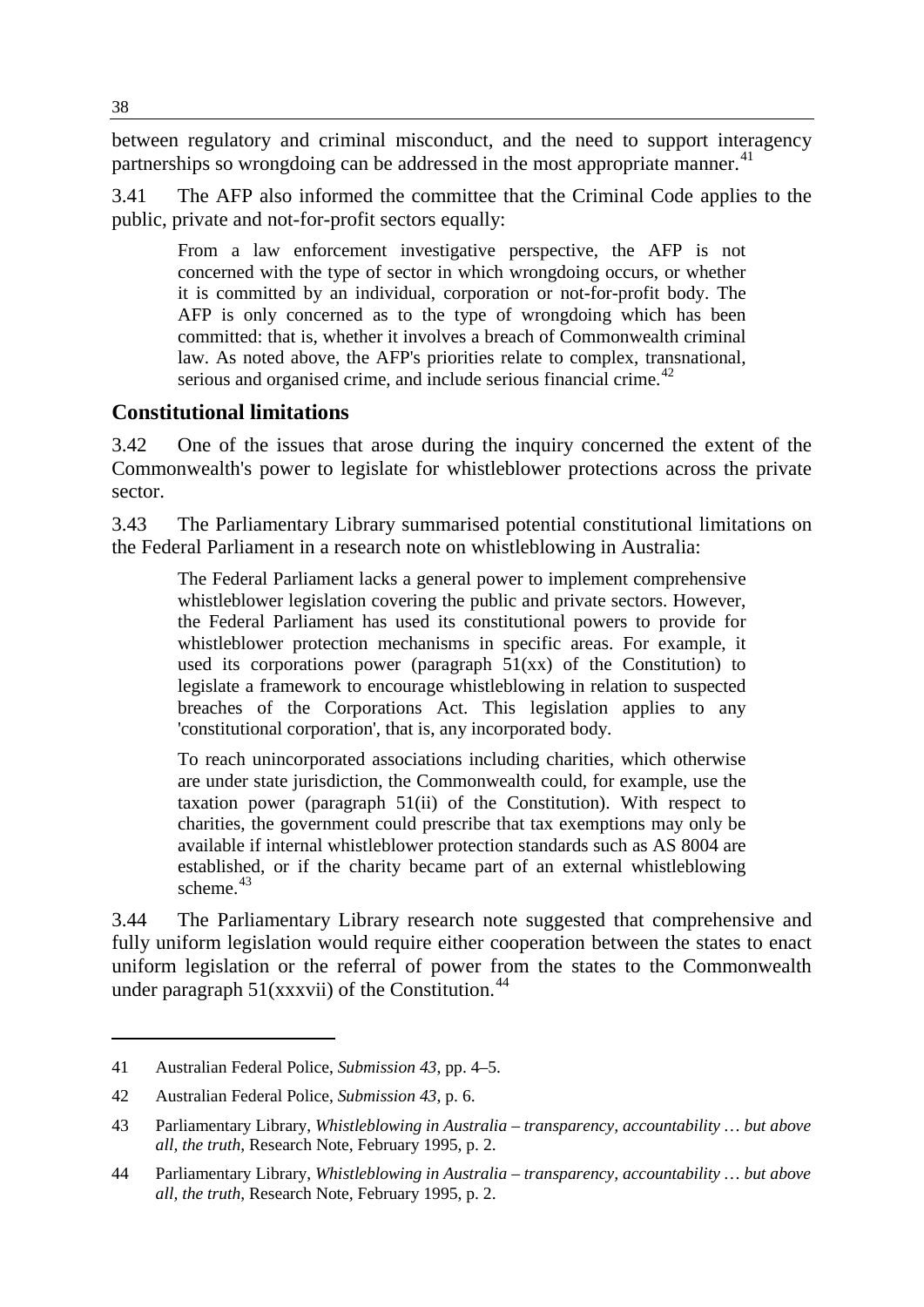3.45 In 1994 the Senate Select Committee on Public Interest Whistleblowing encouraged the states, territories and industry to work with the Commonwealth to address areas of Commonwealth constitutional limitations in relation to private sector whistleblowing, including consideration of an industry ombudsman.<sup>[45](#page-12-0)</sup>

3.46 The 1994 Select Committee received information from the Attorney-General's Department that the Commonwealth Parliament could legislate to protect whistleblowers under the following heads of power in the *Commonwealth of Australia Constitution Act 1900*:

Section  $51(xx)$ , the corporations power, would support a law which empowered a Commonwealth body to investigate and report on the activities of a foreign, trading or financial corporation;

Section 61, the executive power, would support a law in respect of whistleblowing which relates to breaches of a Commonwealth law, and Section  $51(xx)$ , the express incidental power, would support laws giving the Commonwealth body the requisite investigative and reporting powers.<sup>[46](#page-12-1)</sup>

3.47 Dr Brand advocated using the corporations power because the vast majority of Australian businesses are run through a corporation. Dr Brand also suggested that:

You might then go via other heads of power for any gaps that are left. But if you divide whistleblowing regulation into private versus public—and we would say put not-for-profit somewhere in the corporate power basket but that does get messy because of the lack of constitutional support—then you have pretty much taken care of it, I think. $47$ 

3.48 The Law Council argued that whistleblower legislation should be as broad as possible in its coverage and:

- if gaps arise due to constitutional limitations, there may need to be complementary laws across the Commonwealth, states and territories; and
- the legislation should be uniform and the approach across the Commonwealth, states and territories should be parallel.<sup>[48](#page-12-3)</sup>

3.49 The Law Council provided further suggestions for establishing an appropriate constitutional basis for whistleblower protections:

Generally the constitutional basis for whistleblower laws will be the head of power that underpins the principle legislation, on the basis that such laws are reasonable incidental to the primary law. The Commonwealth can go

<span id="page-12-0"></span><sup>45</sup> Senate Select Committee on Public Interest Disclosures, *In the Public Interest*, August 1994, p. xvi.

<span id="page-12-1"></span><sup>46</sup> Senate Select Committee on Public Interest Disclosures, *In the Public Interest*, August 1994, pp. 133–134.

<span id="page-12-2"></span><sup>47</sup> Dr Vivienne Brand, Flinders Law School, Flinders University, *Committee Hansard*, 27 April 2017, p. 53.

<span id="page-12-3"></span><sup>48</sup> Law Council of Australia, *Answers to questions on notice*, 28 April 2017 (received 18 May 2017).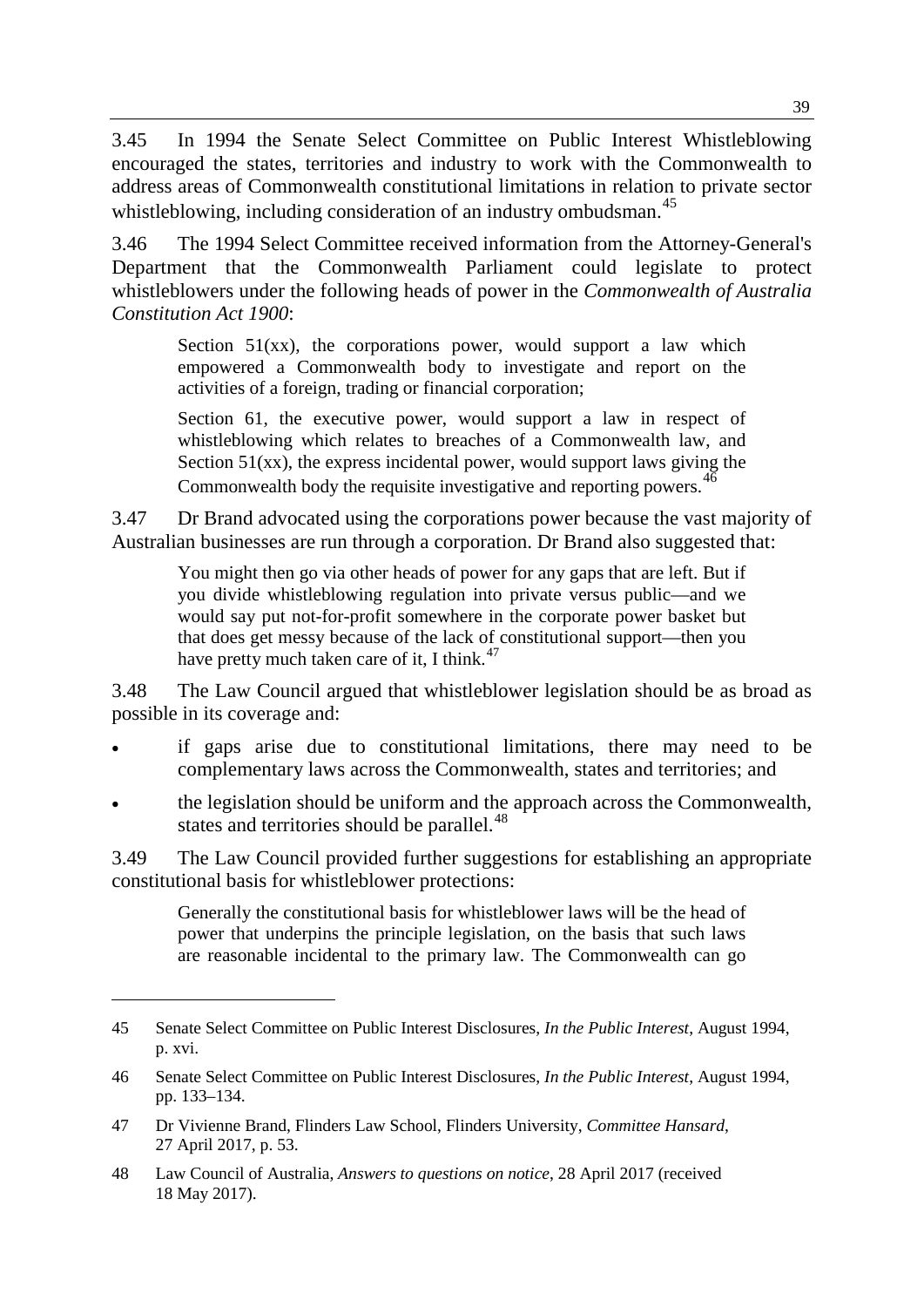into the legislation that provides the relevant offence in respect of which the whistle in being blown. Hence for corporations it would go into the Corporations Law and be supported by the heads of power that support that law, namely the corporations' power and the referral of power by the States.<sup>[49](#page-13-0)</sup>

# **Committee view**

3.50 The vast majority of the evidence to the committee strongly supported greater consistency and harmonisation across public and private sector whistleblower protection legislation, including combining all private and not-for-profit sector whistleblower protection legislation into a single Act.

3.51 While some submitters argued that the public sector should be subject to a greater degree of accountability, the committee notes that following the privatisation of services previously provided by the public sector, as well as the greater use of outsourcing, the private sector now plays a significant role in providing public services and these privately-provided services should have appropriate accountability.

3.52 To this end, the committee considers that there is much to be gained from consistent and harmonised whistleblower legislation, including:

- keeping the process simple for whistleblowers and avoiding whistleblowers being repeatedly referred from one body to another;
- ensuring that businesses which provide public services directly or through contracts to public sector bodies are not subjected to inconsistent legislation;
- reducing regulatory compliance burdens on business; and
- making it easier and more efficient for the body of legislation to be maintained into the future.

3.53 The weight of evidence to this inquiry did not favour combining public and private whistleblower protections into a single Act. The committee is not averse to further exploration of appropriate ways to combine public and private sector legislation into a single Act. On balance, however, the committee considers that the Commonwealth public sector whistleblower protections should be retained in a separate single Act at the present juncture.

3.54 There was broad support for a single Act to capture all private sector whistleblower protections, with submitters and witnesses pointing out that this would not only provide a much clearer framework for whistleblowers and businesses alike, but would also reduce regulatory compliance burdens on business.

3.55 In this regard, the committee notes that, in a previous Parliament, it endorsed the creation of a single piece of whistleblower legislation for the private sector that would be consistent with public sector whistleblower protection schemes:

<span id="page-13-0"></span><sup>49</sup> Law Council of Australia, *Answers to questions on notice*, 28 April 2017 (received 18 May 2017).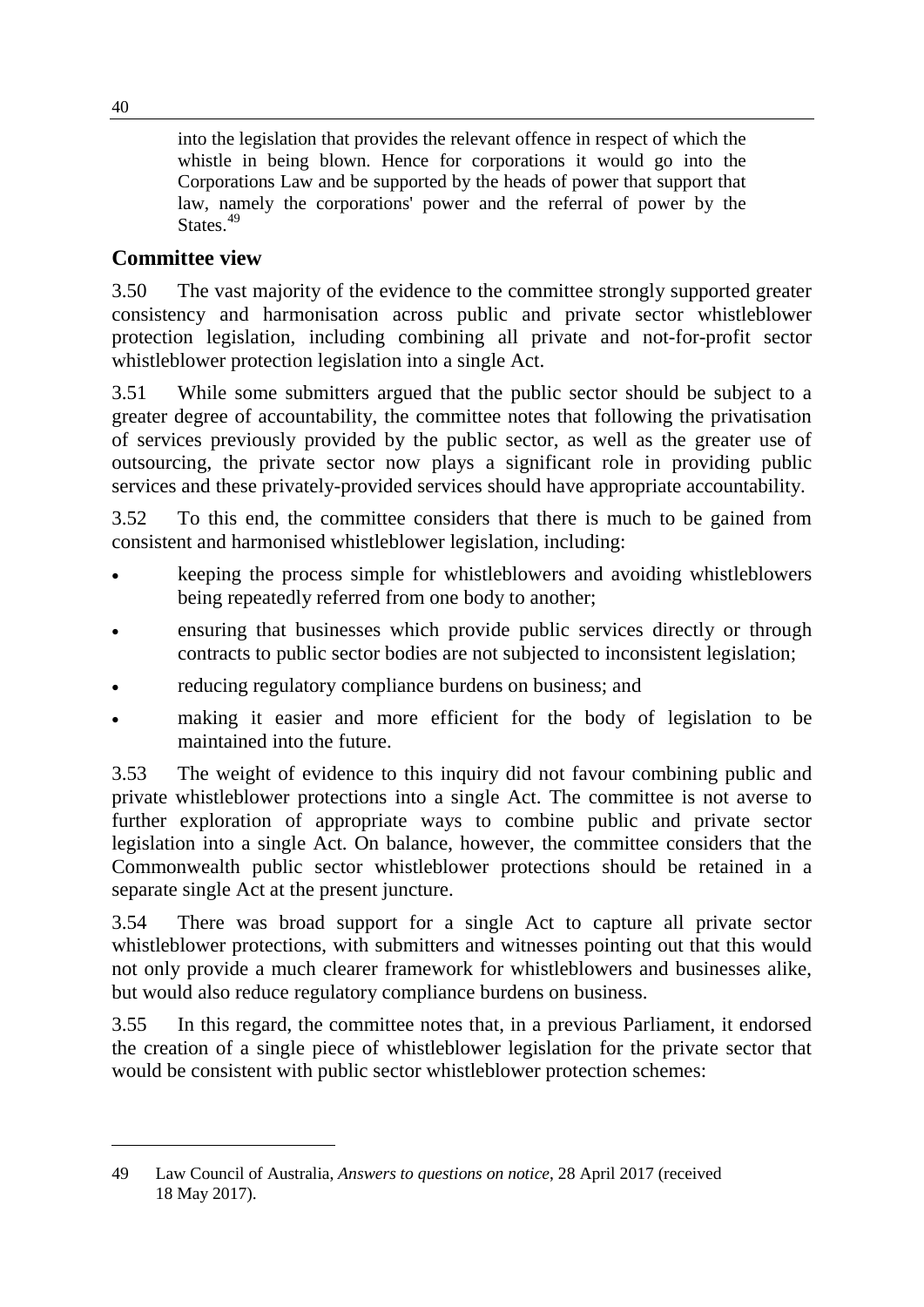Indeed the longer term solution may be found in the development of a more comprehensive body of whistleblower protection law that would constitute a distinct and separate piece of legislation standing outside the Corporations Act and consistent with the public interest disclosure legislation enacted in the various states.  $50$ 

3.56 The committee therefore reiterates its continuing support for a single Act to combine all private sector whistleblower protections.

3.57 Furthermore, the committee notes the evidence presented in this chapter indicates that it may be constitutionally possible for a single Act to combine all private sector whistleblower protection, even if multiple heads of power are needed.

3.58 While the committee considers it preferable to have separate whistleblower protection legislation for the public and private sectors, the committee recommends that the government explore mechanisms to ensure the ongoing consistency between the public and private sectors, including examining the potential to maintain both public and private sector whistleblower protections in a single Act. In this regard, the committee notes the example of the *Privacy Act 1988,* which sets out the Australian Privacy Principles that apply to Australian government agencies, all private sector and not-for-profit organisations with an annual turnover of more than \$3 million, all private health service providers and some small businesses.<sup>[51](#page-14-1)</sup>

3.59 The committee considers that many of the best practice criteria for whistleblower protections could be aligned across the public and private sectors, while for other criteria the principles could be the same, but the details may need to differ. The committee has set out some suggestions for each best practice criterion in Table 3.2 below.

# **Recommendation 3.1**

- **3.60 The committee recommends that:**
- **Commonwealth public sector whistleblowing legislation remain in a single updated Act, redrafted in parallel with the private sector Act;**
- **Commonwealth private sector whistleblowing legislation (including tax) be brought together into a single Act;**
- **The Government examine options (including the approach taken in the**  *Privacy Act 1988***) for ensuring ongoing alignment between the public and private sector whistleblowing protections, potentially including both in a single Act; and**
- **The Commonwealth, states and territories harmonise whistleblowing legislation across Australia.**

<span id="page-14-0"></span><sup>50</sup> Parliamentary Joint Committee on Corporations and Financial Services, *CLERP 9 Bill 2003,*  4 June 2004, p. xxii.

<span id="page-14-1"></span><sup>51</sup> Office of the Australian Information Commissioner, *Australian Privacy Principles*, [https://www.oaic.gov.au/privacy-law/privacy-act/australian-privacy-principles,](https://www.oaic.gov.au/privacy-law/privacy-act/australian-privacy-principles) accessed 24 May 2017).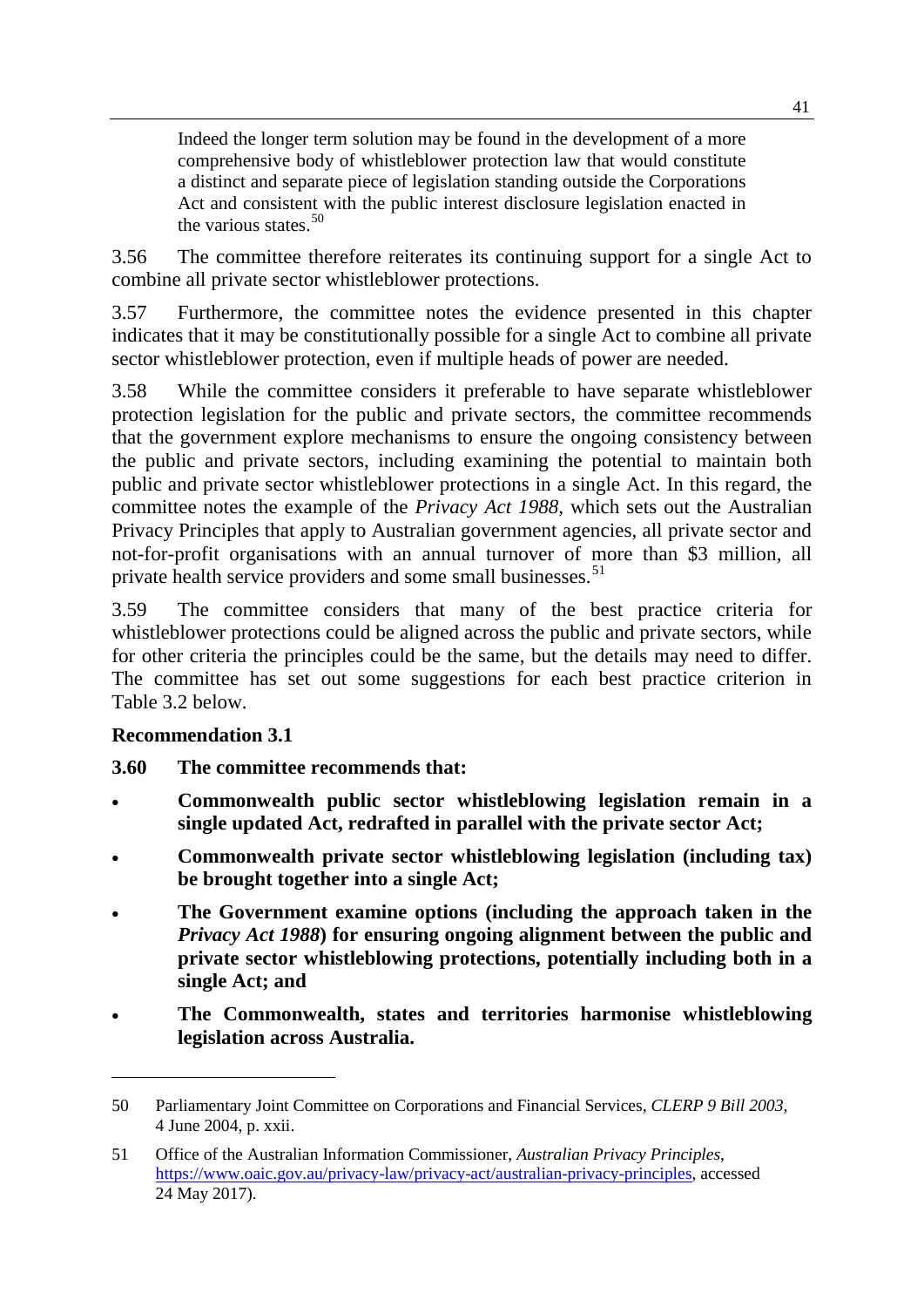# 3.61 The following provides an explanation for reading table 3.2:

42

- Column 1 sets out the best practice criteria for whistleblowing legislation;
- Column 2 indicates the best practice criteria where the amended public sector legislation and the new private sector legislation could be aligned; and
- Column 3 indicates the particular aspects of the best practice criteria where the new private sector legislation would differ from that in the public sector.